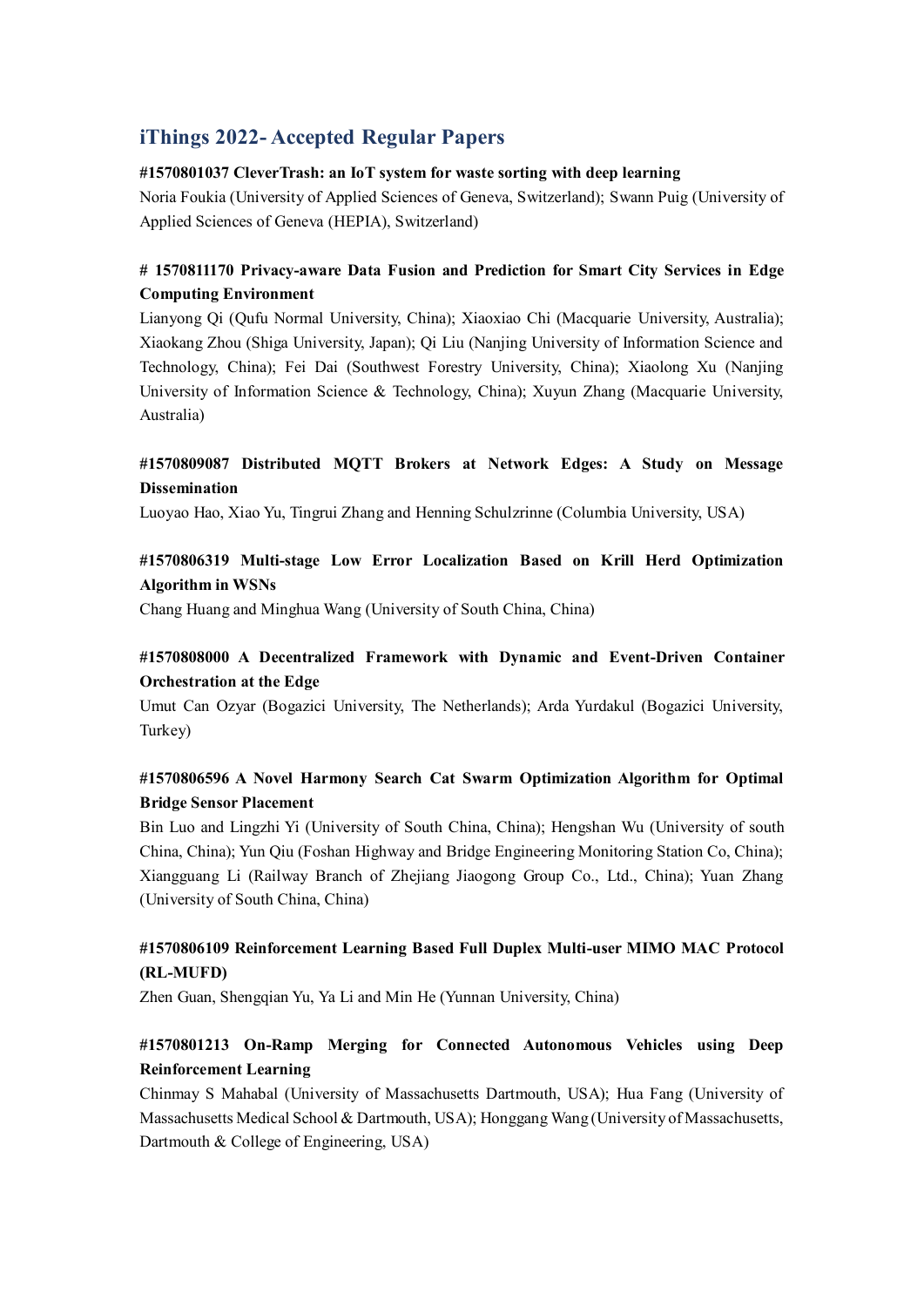#### **#1570807889 On-Device Training of Deep Learning Models on Edge Microcontrollers**

Fabrizio De Vita and Giorgio Nocera (University of Messina, Italy); Dario Bruneo (Universita di Messina, Italy); Valeria Tomaselli and Mirko Falchetto (STMicroelectronics, Italy)

#### **#1570806444 User Position-Based Wireless Sensor Network Deployment Algorithm**

Fan Liang (Sam Houston State University, USA); Fang Yuan (University of Baltimore, USA); Xing Liu (Towson University, USA)

### **#1570801128 Edge-Cloud Cooperation for DNN Inference via Reinforcement Learning and Supervised Learning**

Tinghao Zhang (Nanyang Technological University, Singapore); Zhijun Li (Harbin Institute of Technology, China); Yongrui Chen (University of Chinese Academy of Sciences, China); Kwok-Yan Lam and Jun Zhao (Nanyang Technological University, Singapore)

#### **#1570808988 Visual Cybersecurity Collaboration and Incident Exchange in Multi-Stakeholder IoT Environments**

Hanning Zhao and Bilhanan Silverajan (Tampere University, Finland)

### **#1570807611 Increasing throughput and lifetime using depth base routing in underwater wireless sensor networks**

Muhammad Tahir, Arslan Aziz and Muhammad Junaid (The University of Haripur, Pakistan); Mohsin Raza Jafri (NUST University, Pakistan)

## **iThings 2022- Accepted Short Papers**

#### **#1570794290 Reinforcement learning-based IoT sensor scheduling strategy for bridge structure health monitoring**

Yuan Zhang (University of South China, China); Hengshan Wu (University of south China, China); Lingzhi Yi and Bin Luo (University of South China, China); Yun Qiu (Foshan Highway and Bridge Engineering Monitoring Station Co, China)

### **#1570803269 Node Deployment and Confident Information Coverage for WSN-based Air Quality Monitoring**

Yuan Tian, Yihui Sun and Yong Tang (University of South China, China)

# **#1570809401 For Real-Time Sensor Abnormality Detection In Oil Exploration: A Effective Time-Series Data Process System With Adaptive Adjustment**

Xiaozheng Zhang and Jinghui Zhang (Southeast University, China)

**#1570807396 IoT Droplocks: Wireless fingerprint theft using hacked smart locks** Steve Kerrison (James Cook University, Singapore)

#### **#1570807565 Identifying Channel Related Vulnerabilities in Zephyr Firmware** Devansh Rajgarhia (Indian Institute of Technology Kharagpur, India); Peng Liu (Pennsylvania State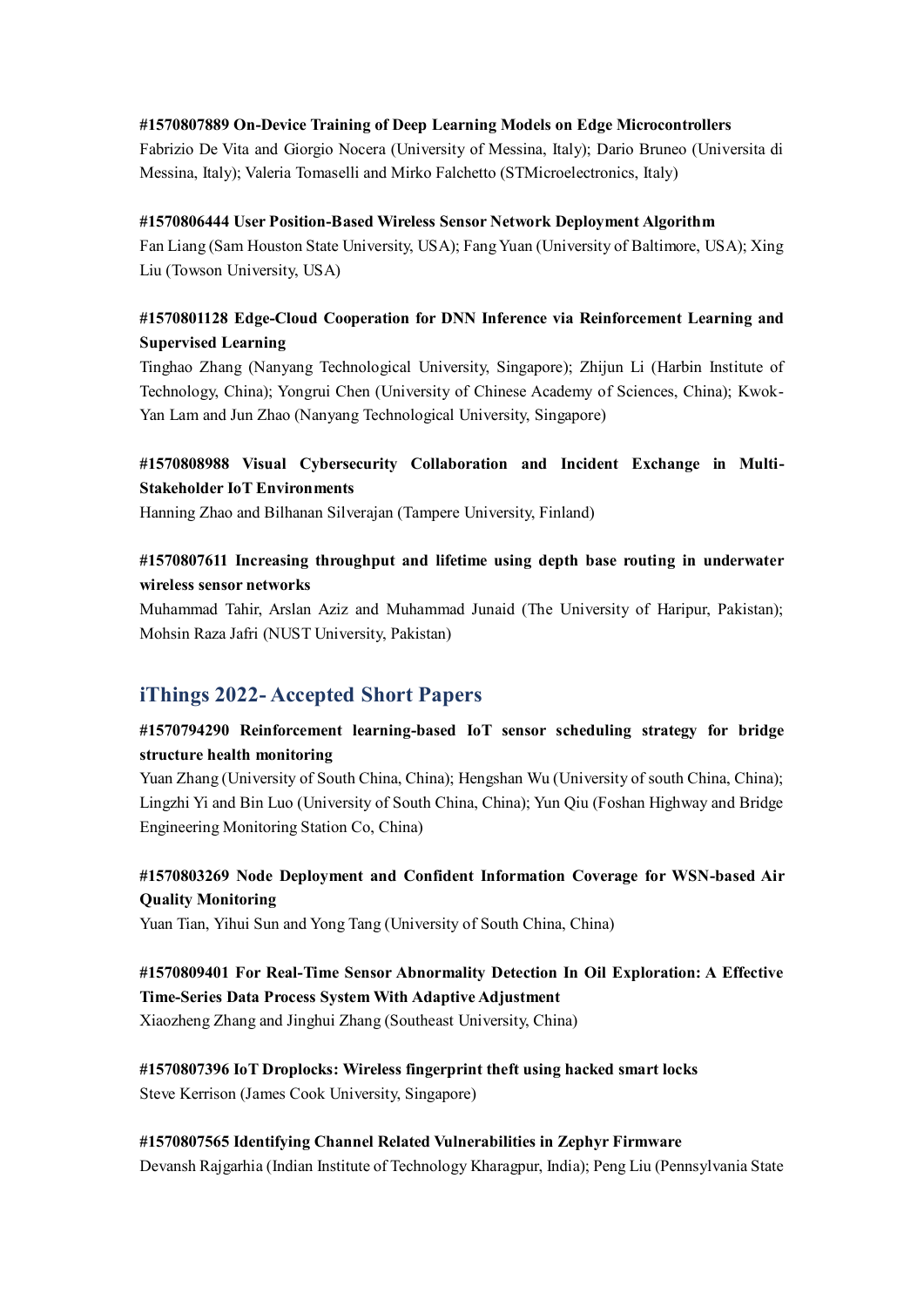University, USA); Shamik Sural (IIT Kharagpur, India)

### **#1570807103 Things Data Interoperability Through Annotating oneM2M resources for NGSI-LD Entities**

Sunil Kumar, SeungMyeong Jeong and Il-Yeop Ahn (Korea Electronics Technology Institute, Korea (South)); Muhammad Aslam Jarwar (University College London, United Kingdom (Great Britain))

## **Workshop Accepted Papers**

# **FMobile 2022 - The First International Workshop on Future Mobile Computing and Networking for Internet of Things (FMobile 2022)**

### **#1570800882 Demand-Oriented Allocation with Fairness in Multi-Operator Dynamic Spectrum Sharing Systems**

MengYing Wang, Wei Wang, Wenjing Xu and JiaMeng Bi (Nanjing University of Aeronautics and Astronautics, China); Qiang Ye (Memorial University of Newfoundland, Canada)

## **#1570807804 Edge-assisted Puncturable Fine-grained Task Distribution for the IoT-oriented Crowdsensing**

Liquan Jiang and Zhiguang Qin (University of Electronic Science and Technology of China, China)

#### **#1570808129 Achieving Privacy-preserving data sharing for Dual Clouds**

XingQi Luo (Beijing Institute of Technology, China); Haotian Wang (University of Pennsylvania, USA); Jinyang Dong (Chinese Academy of Military Science, China); Chuan Zhang (Beijing Institute of Technology, China); Tong Wu (Beijing Institute of Technology & Yangtze Delta Region Academy of Beijing Institute of Technology, China)

# **DeepSensing 2022 - The First International Workshop on Deep Learning-based Mobile Sensing (DeepSensing 2022)**

#### **#1570807507 Research on ultra-wideband (UWB) indoor accurate positioning technology under signal interference**

Mingming Gong, Zhiyang Li and Wuyungerile Li (Inner Mongolia University, China)

**#1570808575 Loop Closure Detection based on Deep Learning** Shulin Wang (University of Electronic Science and Technology of China, China)

# **Meta-IoT 2022 - The First International Workshop on Integrating Metaverse with Blockchain and 6G for Next-generation IoT (Meta-IoT 2022)**

**#1570807827 Efficient and Secure Collaborative Processing in Mobile Edge Computing via**